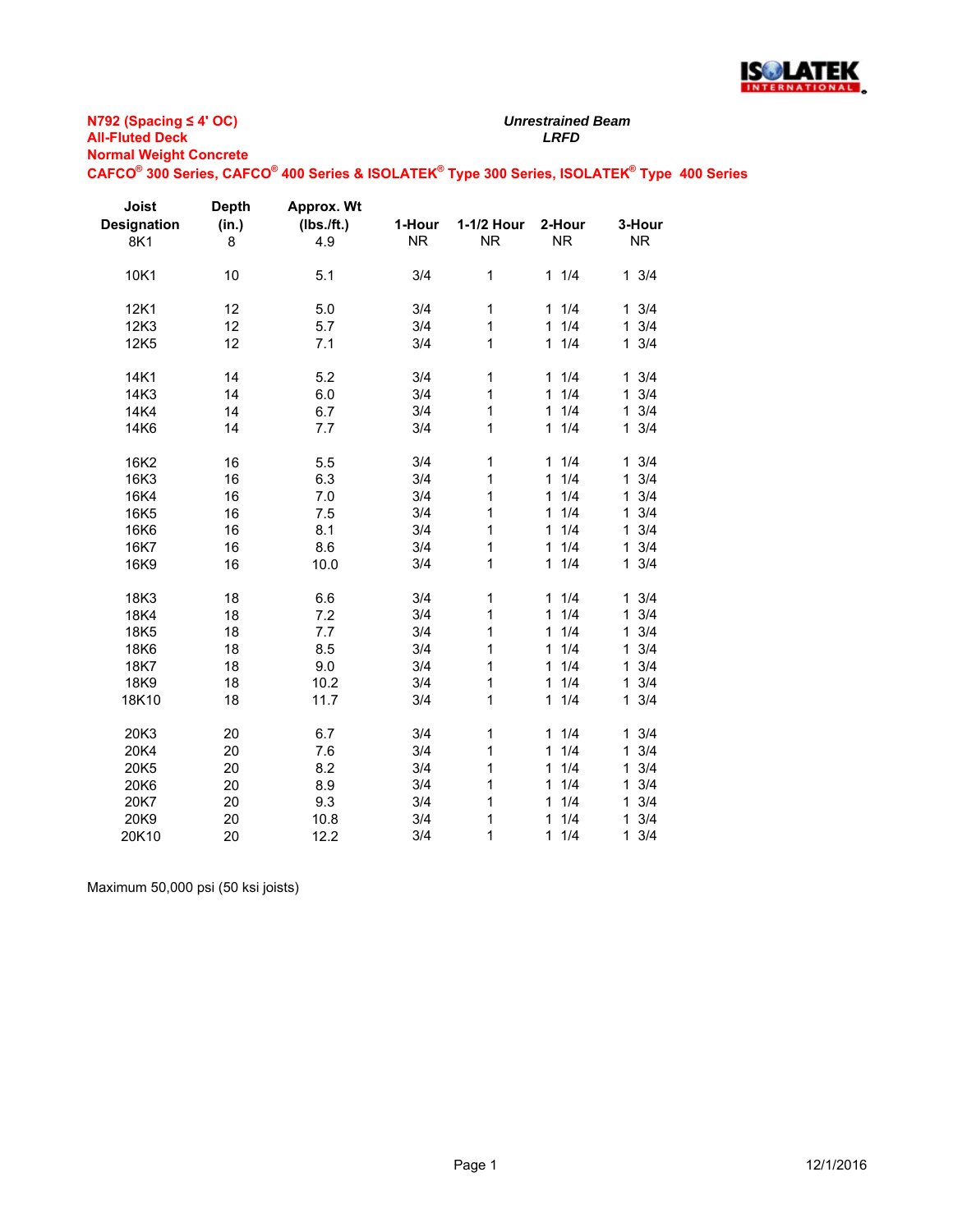

| Joist              | Depth | Approx. Wt |        |              |                     |                     |
|--------------------|-------|------------|--------|--------------|---------------------|---------------------|
| <b>Designation</b> | (in.) | (Ibs./ft.) | 1-Hour | 1-1/2 Hour   | 2-Hour              | 3-Hour              |
| 22K4               | 22    | 8.0        | 3/4    | 1            | 11/4                | $1 \frac{3}{4}$     |
| 22K5               | 22    | 8.8        | 3/4    | 1            | 1/4<br>1            | 3/4<br>$\mathbf{1}$ |
| 22K6               | 22    | 9.2        | 3/4    | 1            | 1/4<br>1            | 3/4<br>1            |
| 22K7               | 22    | 9.7        | 3/4    | 1            | 1/4<br>1            | 3/4<br>$\mathbf{1}$ |
| 22K9               | 22    | 11.9       | 3/4    | 1            | 1/4<br>1            | 3/4<br>1            |
| 22K10              | 22    | 12.6       | 3/4    | 1            | 1/4<br>1            | 3/4<br>1            |
| 22K11              | 22    | 13.8       | 3/4    | 1            | 1/4<br>1            | 3/4<br>1.           |
| 24K4               | 24    | 8.4        | 3/4    | $\mathbf 1$  | 1/4<br>1            | 3/4<br>1            |
| 24K5               | 24    | 9.3        | 3/4    | 1            | 1/4<br>1            | 3/4<br>1            |
| 24K6               | 24    | 9.7        | 3/4    | 1            | 1/4<br>1            | 3/4<br>1.           |
| 24K7               | 24    | 10.1       | 3/4    | 1            | 1/4<br>1            | 3/4<br>$\mathbf{1}$ |
| 24K8               | 24    | 11.5       | 3/4    | 1            | 1/4<br>1            | 3/4<br>$\mathbf{1}$ |
| 24K9               | 24    | 12.0       | 3/4    | 1            | 1/4<br>1            | 3/4<br>$\mathbf{1}$ |
| 24K10              | 24    | 13.1       | 3/4    | 1            | 1/4<br>1            | 3/4<br>1            |
| 24K12              | 24    | 16.0       | 3/4    | 1            | 1/4<br>$\mathbf{1}$ | 3/4<br>$\mathbf{1}$ |
| 26K5               | 26    | 9.8        | 3/4    | 1            | 1/4<br>1            | 3/4<br>1.           |
| 26K6               | 26    | 10.6       | 3/4    | 1            | 1/4<br>$\mathbf{1}$ | 3/4<br>$\mathbf{1}$ |
| 26K7               | 26    | 10.9       | 3/4    | 1            | 1/4<br>1            | 3/4<br>1            |
| 26K8               | 26    | 12.1       | 3/4    | 1            | 1/4<br>1            | 3/4<br>$\mathbf{1}$ |
| 26K9               | 26    | 12.2       | 3/4    | $\mathbf{1}$ | 1/4<br>1            | 3/4<br>1            |
| 26K10              | 26    | 13.8       | 3/4    | 1            | 1/4<br>1            | 3/4<br>$\mathbf{1}$ |
| 26K12              | 26    | 16.6       | 3/4    | 1            | 1/4<br>1            | 3/4<br>$\mathbf{1}$ |
| 28K6               | 28    | 11.4       | 3/4    | 1            | 1/4<br>1            | 3/4<br>1            |
| 28K7               | 28    | 11.8       | 3/4    | 1            | 1/4<br>$\mathbf{1}$ | 3/4<br>$\mathbf{1}$ |
| 28K8               | 28    | 12.7       | 3/4    | 1            | 1/4<br>1            | 3/4<br>1            |
| 28K9               | 28    | 13.0       | 3/4    | 1            | 1/4<br>1            | 3/4<br>1            |
| 28K10              | 28    | 14.3       | 3/4    | 1            | 1/4<br>1            | 3/4<br>1            |
| 28K12              | 28    | 17.1       | 3/4    | 1            | 1/4<br>1            | 3/4<br>1            |
| 30K7               | 30    | 12.3       | 3/4    | 1            | 1/4<br>1            | 3/4<br>$\mathbf 1$  |
| 30K8               | 30    | 13.2       | 3/4    | 1            | 1/4<br>$\mathbf{1}$ | 3/4<br>$\mathbf{1}$ |
| 30K9               | 30    | 13.4       | 3/4    | 1            | 1/4<br>1            | 3/4<br>1            |
| 30K10              | 30    | 15.0       | 3/4    | 1            | 1/4<br>$\mathbf{1}$ | 3/4<br>$\mathbf{1}$ |
| 30K11              | 30    | 16.4       | 3/4    | 1            | 1/4<br>1            | 3/4<br>1            |
| 30K12              | 30    | 17.6       | 3/4    | $\mathbf{1}$ | 1/4<br>1            | 3/4<br>1.           |
| 18LH02             | 18    | 10         | 3/4    | 1            | 1/4<br>1            | 3/4<br>1            |
| 18LH03             | 18    | 11         | 3/4    | 1            | 1/4<br>1            | 3/4<br>1            |
| 18LH04             | 18    | 12         | 3/4    | 1            | 1/4<br>1            | 3/4<br>1            |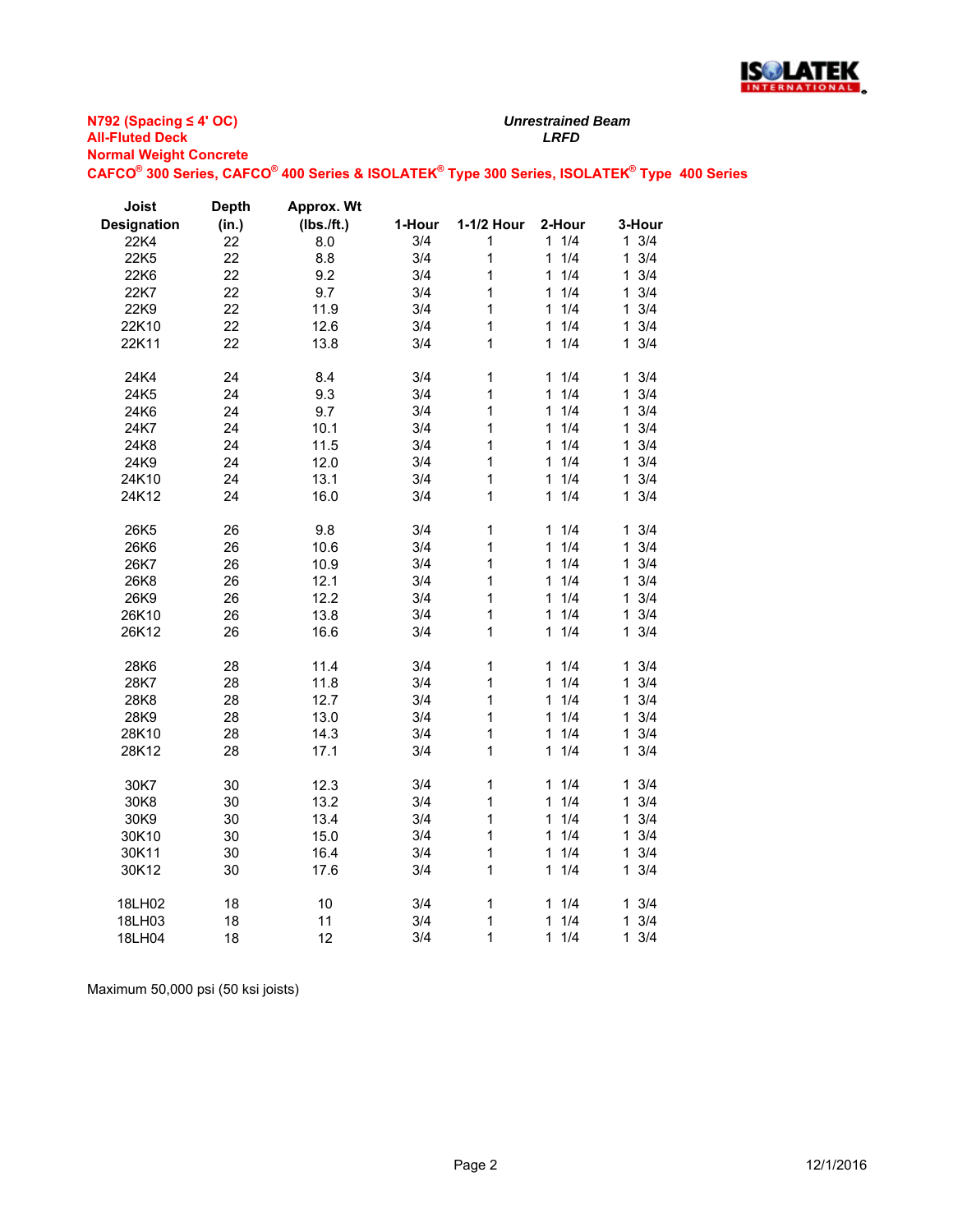

| Joist              | <b>Depth</b> | Approx. Wt |        |              |          |                     |
|--------------------|--------------|------------|--------|--------------|----------|---------------------|
| <b>Designation</b> | (in.)        | (Ibs./ft.) | 1-Hour | 1-1/2 Hour   | 2-Hour   | 3-Hour              |
| 18LH05             | 18           | 15         | 3/4    | 1            | 1<br>1/4 | $1 \frac{3}{4}$     |
| 18LH06             | 18           | 15         | 3/4    | 1            | 1/4<br>1 | 3/4<br>1            |
| 18LH07             | 18           | 17         | 3/4    | 1            | 1/4<br>1 | 3/4<br>1            |
| 18LH08             | 18           | 19         | 3/4    | 1            | 1/4<br>1 | 3/4<br>1            |
| 18LH09             | 18           | 21         | 3/4    | 1            | 1/4<br>1 | 3/4<br>$\mathbf 1$  |
| 20LH02             | 20           | 10         | 3/4    | 1            | 1/4<br>1 | 3/4<br>1            |
| 20LH03             | 20           | 11         | 3/4    | 1            | 1/4<br>1 | 3/4<br>1            |
| 20LH04             | 20           | 12         | 3/4    | 1            | 1/4<br>1 | 3/4<br>1            |
| 20LH05             | 20           | 14         | 3/4    | 1            | 1/4<br>1 | 3/4<br>1            |
| 20LH06             | 20           | 15         | 3/4    | 1            | 1/4<br>1 | 3/4<br>1            |
| 20LH07             | 20           | 17         | 3/4    | 1            | 1/4<br>1 | 3/4<br>1            |
| 20LH08             | 20           | 19         | 3/4    | 1            | 1/4<br>1 | 3/4<br>$\mathbf{1}$ |
| 20LH09             | 20           | 21         | 3/4    | 1            | 1<br>1/4 | 3/4<br>1            |
| 20LH10             | 20           | 23         | 3/4    | 1            | 1/4<br>1 | 3/4<br>1            |
| 24LH03             | 24           | 11         | 3/4    | $\mathbf{1}$ | 1/4<br>1 | $1 \t3/4$           |
| 24LH04             | 24           | 12         | 3/4    | 1            | 1/4<br>1 | 3/4<br>1            |
| 24LH05             | 24           | 13         | 3/4    | 1            | 1<br>1/4 | 3/4<br>1            |
| 24LH06             | 24           | 16         | 3/4    | 1            | 1/4<br>1 | 3/4<br>1            |
| 24LH07             | 24           | 17         | 3/4    | 1            | 1/4<br>1 | 3/4<br>1            |
| 24LH08             | 24           | 18         | 3/4    | 1            | 1/4<br>1 | 3/4<br>1            |
| 24LH09             | 24           | 21         | 3/4    | 1            | 1/4<br>1 | 3/4<br>1            |
| 24LH10             | 24           | 23         | 3/4    | 1            | 1/4<br>1 | 3/4<br>1            |
| 24LH11             | 24           | 25         | 3/4    | 1            | 1/4<br>1 | 3/4<br>1            |
| 28LH05             | 28           | 13         | 3/4    | 1            | 1/4<br>1 | 3/4<br>1            |
| 28LH06             | 28           | 16         | 3/4    | 1            | 1/4<br>1 | 3/4<br>1            |
| 28LH07             | 28           | 17         | 3/4    | 1            | 1<br>1/4 | $\mathbf{1}$<br>3/4 |
| 28LH08             | 28           | 18         | 3/4    | 1            | 1/4<br>1 | 3/4<br>1            |
| 28LH09             | 28           | 21         | 3/4    | 1            | 1/4<br>1 | 3/4<br>1            |
| 28LH10             | 28           | 23         | 3/4    | 1            | 1/4<br>1 | 3/4<br>1            |
| 28LH11             | 28           | 25         | 3/4    | 1            | 1/4<br>1 | 3/4<br>1            |
| 28LH12             | 28           | 27         | 3/4    | 1            | 1/4<br>1 | 3/4<br>1            |
| 28LH13             | 28           | 30         | 3/4    | 1            | 1/4<br>1 | 3/4<br>1            |
| 32LH06             | 32           | 14         | 3/4    | 1            | 1<br>1/4 | $1 \t3/4$           |
| 32LH07             | 32           | 16         | 3/4    | 1            | 1/4<br>1 | 3/4<br>1            |
| 32LH08             | 32           | 17         | 3/4    | 1            | 1/4<br>1 | 3/4<br>1            |
| 32LH09             | 32           | 21         | 3/4    | 1            | 1/4<br>1 | 3/4<br>1            |
| 32LH10             | 32           | 21         | 3/4    | 1            | 1/4<br>1 | 3/4<br>1            |
| 32LH11             | 32           | 24         | 3/4    | 1            | 1/4<br>1 | 3/4<br>1            |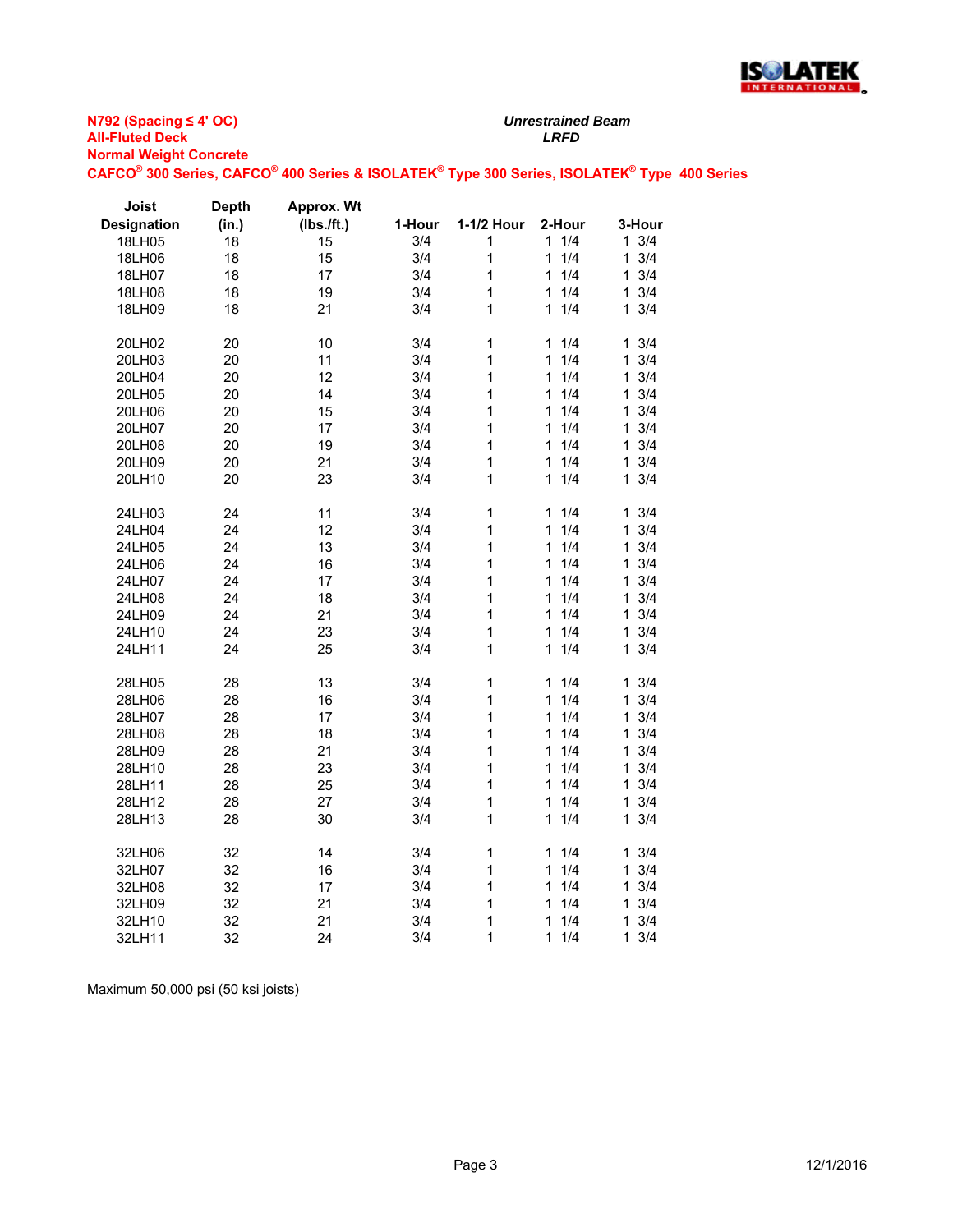

| Joist              | <b>Depth</b> | Approx. Wt |        |            |                     |          |
|--------------------|--------------|------------|--------|------------|---------------------|----------|
| <b>Designation</b> | (in.)        | (Ibs./ft.) | 1-Hour | 1-1/2 Hour | 2-Hour              | 3-Hour   |
| 32LH12             | 32           | 27         | 3/4    | 1          | 1/4<br>1            | 3/4<br>1 |
| 32LH13             | 32           | 30         | 3/4    | 1          | 1/4<br>1            | 3/4<br>1 |
| 32LH14             | 32           | 33         | 3/4    | 1          | 1/4<br>1            | 3/4<br>1 |
| 32LH15             | 32           | 35         | 3/4    | 1          | 1/4<br>$\mathbf{1}$ | 3/4<br>1 |
|                    |              |            |        |            |                     |          |
| 36LH07             | 36           | 16         | 3/4    | 1          | 1/4<br>1            | 3/4<br>1 |
| 36LH08             | 36           | 18         | 3/4    | 1          | 1/4<br>1            | 3/4<br>1 |
| 36LH09             | 36           | 21         | 3/4    | 1          | 1/4<br>1            | 3/4<br>1 |
| 36LH10             | 36           | 21         | 3/4    | 1          | 1<br>1/4            | 1<br>3/4 |
| 36LH11             | 36           | 23         | 3/4    | 1          | 1/4<br>1            | 3/4<br>1 |
|                    |              |            |        | 1          | 1/4<br>1            | 3/4<br>1 |
| 36LH12             | 36           | 25         | 3/4    |            | 1/4<br>1            | 3/4      |
| 36LH13             | 36           | 30         | 3/4    | 1          | 1/4                 | 1        |
| 36LH14             | 36           | 36         | 3/4    | 1          | 1                   | 3/4<br>1 |
| 36LH15             | 36           | 36         | 3/4    | 1          | 1/4<br>1            | 3/4<br>1 |
|                    |              |            |        |            |                     |          |
| 40LH08             | 40           | 16         | 3/4    | 1          | 1/4<br>1            | 3/4<br>1 |
| 40LH09             | 40           | 21         | 3/4    | 1          | 1<br>1/4            | 3/4<br>1 |
| 40LH10             | 40           | 21         | 3/4    | 1          | 1/4<br>1            | 3/4<br>1 |
| 40LH11             | 40           | 22         | 3/4    | 1          | 1/4<br>1            | 3/4<br>1 |
| 40LH12             | 40           | 25         | 3/4    | 1          | 1/4<br>1            | 3/4<br>1 |
| 40LH13             | 40           | 30         | 3/4    | 1          | 1/4<br>1            | 3/4<br>1 |
| 40LH14             | 40           | 35         | 3/4    | 1          | 1/4<br>1            | 3/4<br>1 |
| 40LH15             | 40           | 36         | 3/4    | 1          | 1/4<br>1            | 3/4<br>1 |
| 40LH16             | 40           | 42         | 3/4    | 1          | 1/4<br>1            | 3/4<br>1 |
|                    |              |            |        |            |                     |          |
| 44LH09             | 44           | 19         | 3/4    | 1          | 1<br>1/4            | 3/4<br>1 |
| 44LH10             | 44           | 21         | 3/4    | 1          | 1/4<br>1            | 3/4<br>1 |
| 44LH11             | 44           | 22         | 3/4    | 1          | 1/4<br>1            | 3/4<br>1 |
| 44LH12             | 44           | 25         | 3/4    | 1          | 1/4<br>1            | 3/4<br>1 |
| 44LH13             | 44           | 30         | 3/4    | 1          | 1/4<br>1            | 3/4<br>1 |
| 44LH14             | 44           | 31         | 3/4    | 1          | 1/4<br>1            | 3/4<br>1 |
| 44LH15             | 44           | 36         | 3/4    | 1          | 1<br>1/4            | 3/4<br>1 |
| 44LH16             | 44           | 42         | 3/4    | 1          | 1/4<br>1            | 3/4<br>1 |
| 44LH17             | 44           | 47         | 3/4    | 1          | 1/4<br>1            | 3/4<br>1 |
|                    |              |            |        |            |                     |          |
| 48LH10             | 48           | 21         | 3/4    | 1          | 1/4<br>1            | 3/4<br>1 |
| 48LH11             | 48           | 22         | 3/4    | 1          | 1/4<br>1            | 3/4<br>1 |
| 48LH12             | 48           | 25         | 3/4    | 1          | 1/4<br>1            | 3/4<br>1 |
| 48LH13             | 48           | 29         | 3/4    | 1          | 1/4<br>1            | 3/4<br>1 |
| 48LH14             | 48           | 32         | 3/4    | 1          | 1/4<br>1            | 3/4<br>1 |
|                    |              |            |        |            | 1                   | 3/4<br>1 |
| 48LH15             | 48           | 36         | 3/4    | 1          | 1/4                 | 1        |
| 48LH16             | 48           | 42         | 3/4    | 1          | 1/4<br>1            | 3/4      |
| 48LH17             | 48           | 47         | 3/4    | 1          | 1/4<br>1            | 3/4<br>1 |
|                    |              |            |        |            |                     |          |
| 52DLH10            | 52           | 25         | 3/4    | 1          | $\mathbf{1}$<br>1/4 | 1<br>3/4 |
| 52DLH11            | 52           | 26         | 3/4    | 1          | $\mathbf{1}$<br>1/4 | 1<br>3/4 |